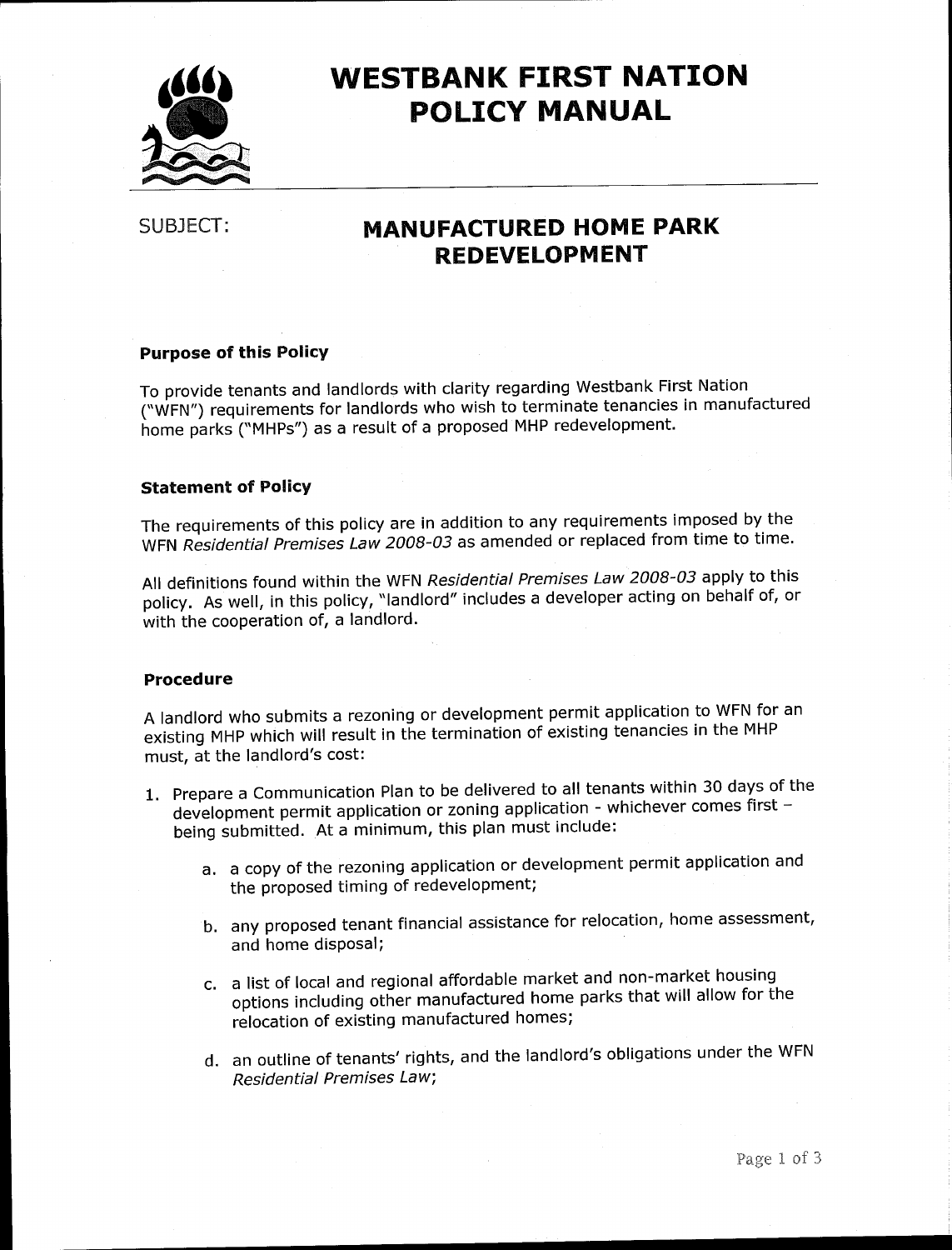

# **WESTBANK FIRST NATION POLICY MANUAL**

### SUBJECT:

## **MANUFACTURED HOME PARK REDEVELOPMENT**

- e. a copy of this policy; and
- f. an invitation for the tenants to express their concerns in writing to WFN Chief and Council.
- 2. Prepare and submit a Redevelopment Proposal to WFN Chief and Council at the time of an application for rezoning or a development permit application. This proposal must include at a minimum:
	- a. a description of the existing state of housing in the park including:
		- i. the number of manufactured homes that are certified for relocation and the state of their physical condition (i.e. a determination, at the landlord's cost, by a third party qualified professional);
		- ii. the number of manufactured homes that are not certified for relocation;
		- iii. the current pad rental rates on each manufactured home;
		- iv. the terms of the current rental agreements in place;
		- v. the current assessed value of each manufactured home; and
		- vi. details on any relocation assistance or compensation being offered by the landlord to each tenant being affected by the application.
	- b. a conceptual plan of the new land use proposed for the site, including any plans for affordable housing;
	- c. a plan to provide existing tenants with a right of first refusal on purchasing a new residence that may be proposed on the landlord's property;
	- d. A plan to provide regular updates to WFN staff regarding the status of landlord and tenant communications; and
	- e. A commitment by the landlord to provide, prior to adoption of a rezoning application or the approval of a development permit application, a report indicating that the requirements of this policy and any other requirements under WFN law or policy have been met.